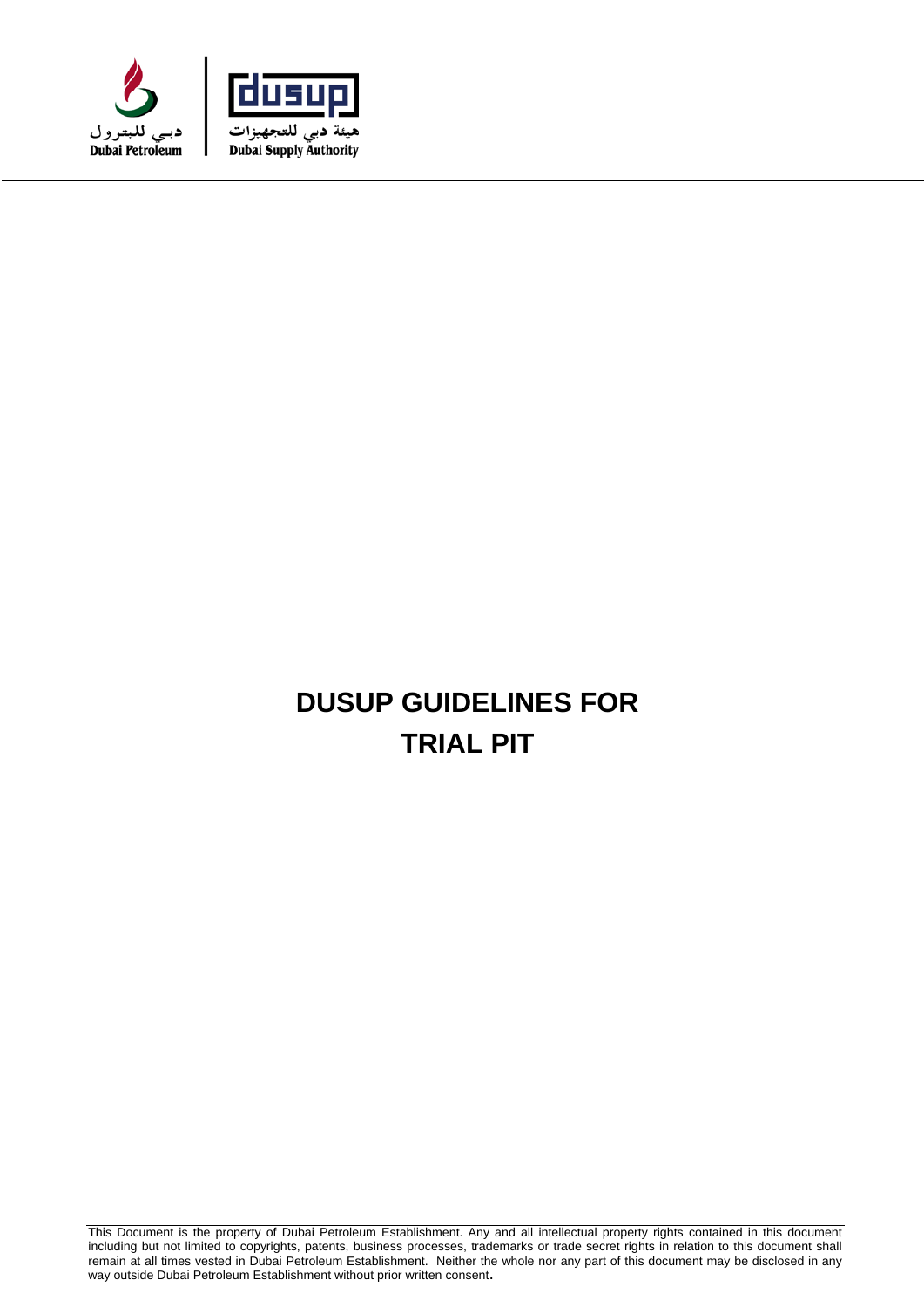# **Approval**

Note: This guideline was approved on 01-Sep-2021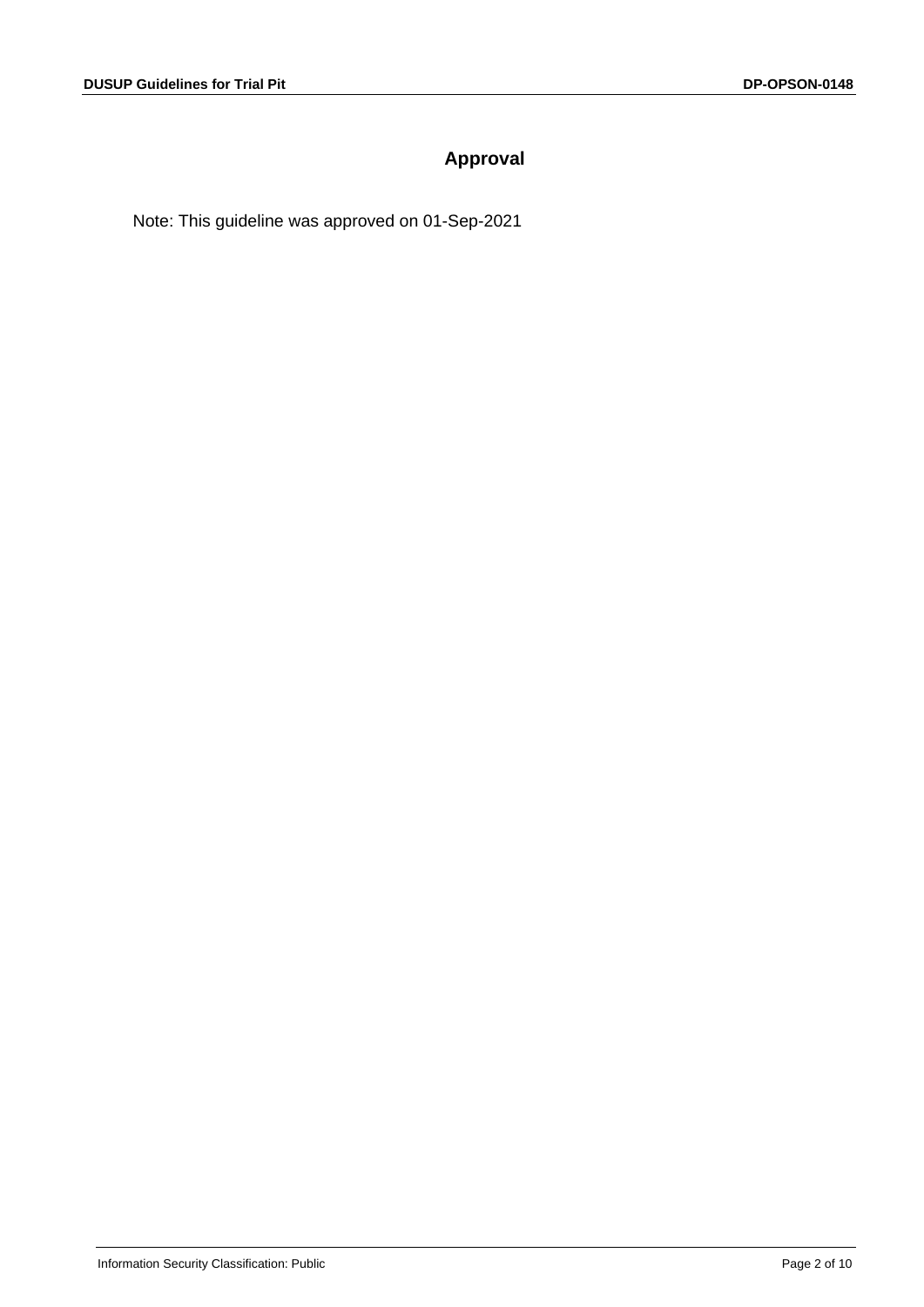# **TABLE OF CONTENTS**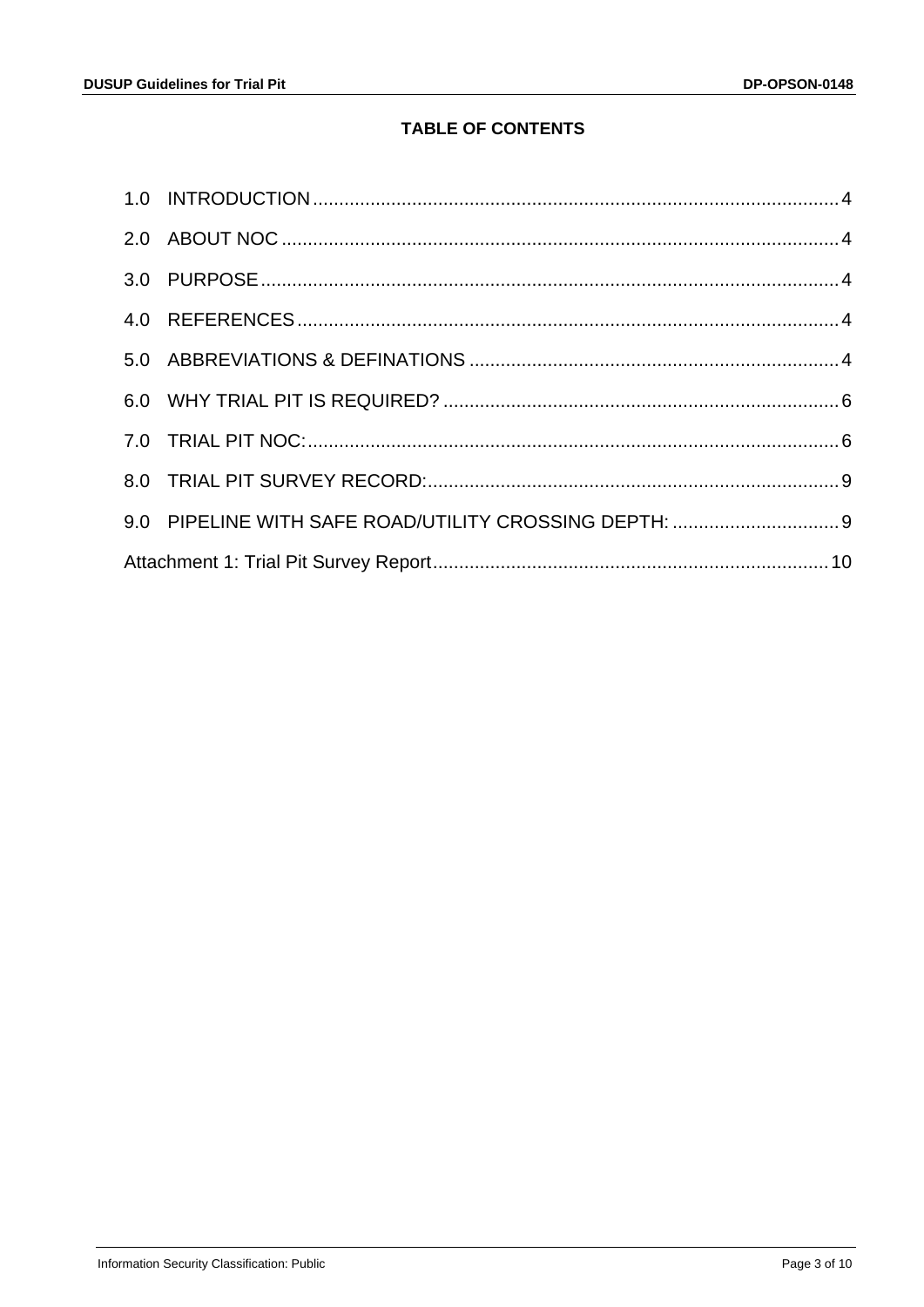# <span id="page-3-0"></span>**1.0 INTRODUCTION**

Dubai Supply Authority (DUSUP) provides energy supply (Natural Gas) to Emirate of Dubai to meet the needs of electricity generation and water desalination through its pipeline network. Through the production of natural gas (which is processed into gas and condensate products), the purchase of pipeline gas and LNG (and its regasification), gas storage and the operation of the pipeline network, DUSUP plays a key role in the growth and development of Dubai.

DUSUP has assigned Dubai Petroleum Establishment (DPE) the responsibility for operating DUSUP assets and authorised DPE to manage all emergency events occurring on its own operated facilities, pipelines and assets within pipeline corridors in liaison with other governmental entities.

DPE-DUSUP designs operates and maintains DUSUP's onshore pipelines and related facilities to International Standards in order to ensure an uninterrupted flow of gas and other hydrocarbons across Dubai.

There are approximately 700 kilometres of onshore hydrocarbon pipelines operating in Dubai. The gas pipelines operate at high-pressures up to 960-psig and transport highly explosive and flammable natural gas. A number of jet fuel and fuel oil pipelines share the corridors with the gas and condensate pipelines.

# <span id="page-3-1"></span>**2.0 ABOUT NOC**

NOC stands for No Objection Certificate. The NOC System is in place in Dubai to review and pre-approve any work in NOC Zone in order to confirm compliance of the Property Developer/Owner, Consultants & Contractor with DUSUP standard and requirements. DUSUP NOC is issued through Dubai Governments e-NOC system administered by RTA. NOC confirming.

# <span id="page-3-2"></span>**3.0 PURPOSE**

The purpose of this guideline is to assist the DUSUP/DPE NOC staff for NOC review and field staff for monitoring safe execution Trial Pit works within DUSUP Corridor or in the proximity of DUSUP/DPE Pipelines.

This guideline document is based on our previous experience of providing quality service of energy supply (Natural Gas) to Emirate of Dubai through the pipeline network.

# <span id="page-3-3"></span>**4.0 REFERENCES**

DUSUP NOC Standard Conditions - DP-OPSON-0056

DUSUP Ground Disturbance Safety - DPE-HSE-000111

# <span id="page-3-4"></span>**5.0 ABBREVIATIONS & DEFINATIONS**

#### **5.1 Abbreviations:**

| <b>Abbreviation</b> | <b>Description</b>                    |
|---------------------|---------------------------------------|
| ALARP               | As Low As Reasonably Practicable      |
| <b>BM</b>           | <b>Bench Mark</b>                     |
| <b>DEWA</b>         | Dubai Electricity and Water Authority |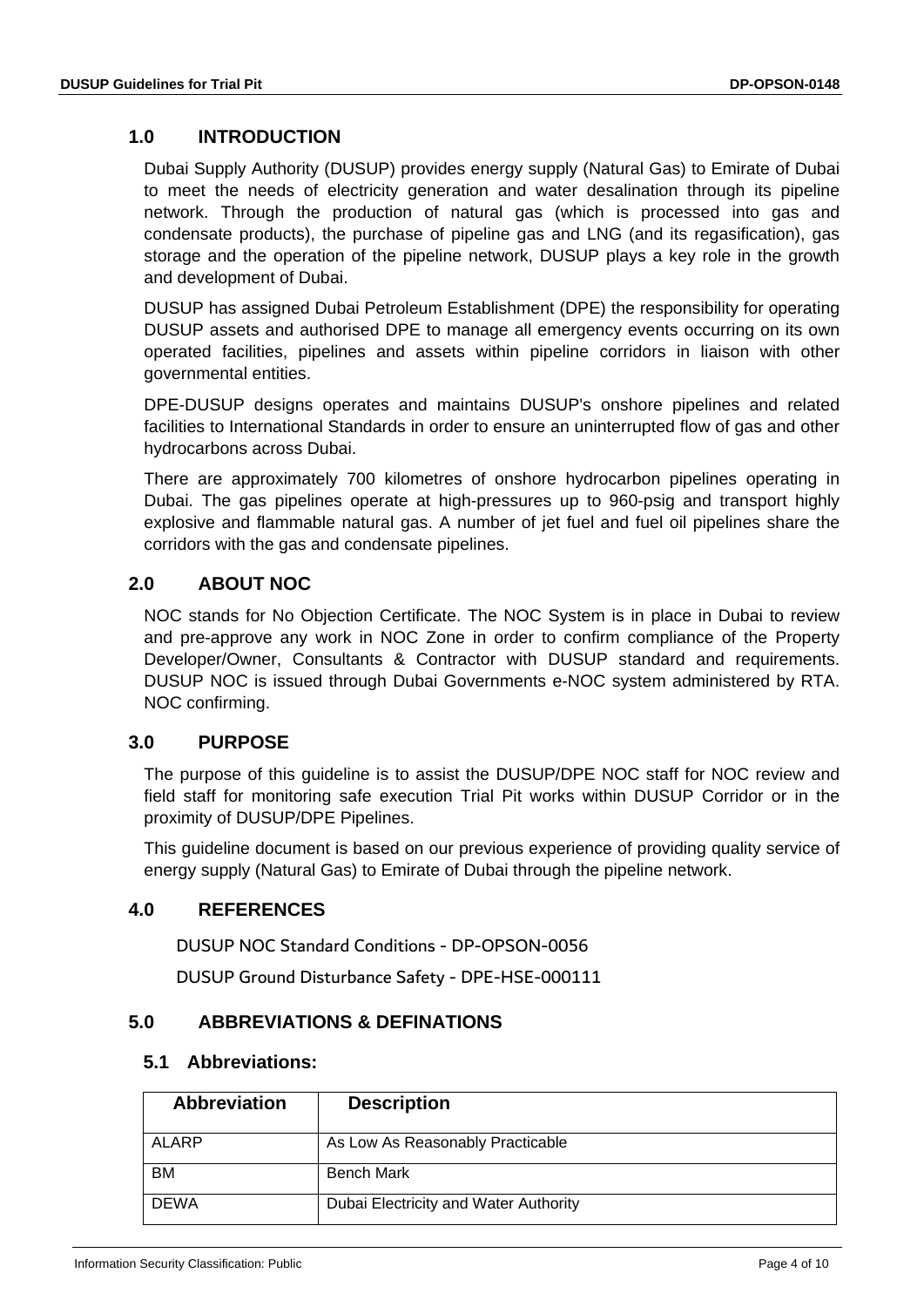| <b>DM</b>       | Dubai Municipality                                  |  |  |  |  |
|-----------------|-----------------------------------------------------|--|--|--|--|
| <b>DEL</b>      | <b>Dolphin Energy Limited</b>                       |  |  |  |  |
| <b>DPE</b>      | Dubai Petroleum Establishment                       |  |  |  |  |
| <b>EMDAD</b>    | EMARAT, Air BP and Shell Joint Venture              |  |  |  |  |
| <b>EMARAT</b>   | <b>Emirates General Petroleum Corporation</b>       |  |  |  |  |
| <b>ENOC</b>     | <b>Emirates National Oil Company</b>                |  |  |  |  |
| e-NOC           | Electronic NOC                                      |  |  |  |  |
| GCS             | <b>Gas Control Station</b>                          |  |  |  |  |
| <b>JAFZA</b>    | Jebel Ali Free Zone Authority                       |  |  |  |  |
| <b>MS</b>       | <b>Method Statement</b>                             |  |  |  |  |
| <b>MSRA</b>     | Method Statement and Risk Assessment                |  |  |  |  |
| <b>NOC</b>      | No Objection Certificate                            |  |  |  |  |
| Trakhees (PCFC) | Ports, Customs and Free zone Corporation (Trakhees) |  |  |  |  |
| <b>PPE</b>      | Personal Protective Equipment                       |  |  |  |  |
| <b>PTW</b>      | Permit to Work                                      |  |  |  |  |
| <b>RA</b>       | <b>Risk Analysis</b>                                |  |  |  |  |
| <b>ROW</b>      | Road Right of Way                                   |  |  |  |  |
| <b>RTA</b>      | Roads and Transport Authority                       |  |  |  |  |

# **5.2 Definitions**

| <b>Term</b>            | <b>Definition</b>                                                             |  |  |  |  |
|------------------------|-------------------------------------------------------------------------------|--|--|--|--|
| Accident               | The unexpected and undesirable occurrence directly associated with            |  |  |  |  |
|                        | DUSUP operations and DUSUP asset/facility, which results or may result        |  |  |  |  |
|                        | in human casualties or damage to property.                                    |  |  |  |  |
| Angle of Repose        | Angle of repose of a granular material is the steepest angle of descent or    |  |  |  |  |
|                        | dip relative to the horizontal plane to which a material can be piled without |  |  |  |  |
|                        | slumping.                                                                     |  |  |  |  |
| Bettering              | Sloping the exposed face of an excavation wall back either at a uniform       |  |  |  |  |
|                        | angle, or stepping it back uniformly.                                         |  |  |  |  |
| Benching               | Method of preventing collapse of excavation walls by excavating the sides     |  |  |  |  |
|                        | of an excavation to form one or a series of horizontal levels or steps,       |  |  |  |  |
|                        | usually with vertical or near-vertical surfaces between levels.               |  |  |  |  |
| <b>Berm</b>            | A soil bund built over the pipeline as a protection cover.                    |  |  |  |  |
| Construction           | The erection of any new buildings or structures, or the variations to the     |  |  |  |  |
|                        | Infrastructure facilities or existing asset.                                  |  |  |  |  |
| <b>Control Measure</b> | Provisions to reduce identified risks.                                        |  |  |  |  |
| <b>DPE</b>             | Dubai Petroleum Establishment responsible for the Operation of DUSUP          |  |  |  |  |
|                        | Asset.                                                                        |  |  |  |  |
| <b>DUSUP Corridor</b>  | DUSUP Corridor is the land allocated by Dubai Municipality or other           |  |  |  |  |
|                        | statutory government authority to DUSUP for the construction, operation       |  |  |  |  |
|                        | and maintenance of gas and fuel pipelines in the emirates of Dubai.           |  |  |  |  |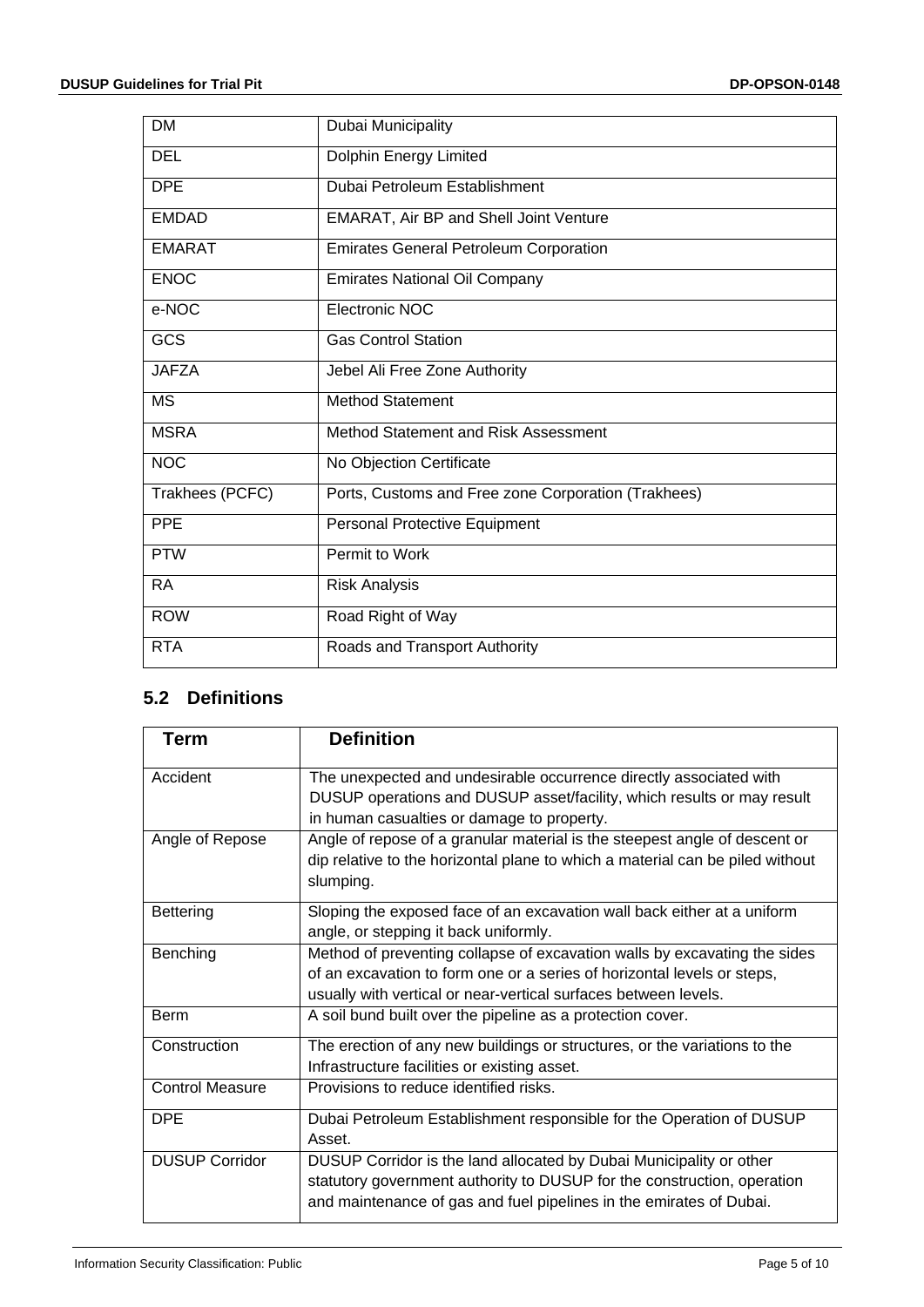| e-NOC                  | The electronic NOC application that can be submitted via the online                    |  |  |  |  |  |
|------------------------|----------------------------------------------------------------------------------------|--|--|--|--|--|
|                        | system (https:// noc.rta.ae/RTAeNOC/Webpages/common/login/login.aspx)                  |  |  |  |  |  |
| Excavation             | Excavation is a man-made cut, cavity, trench or depression formed by<br>earth removal. |  |  |  |  |  |
| Hazard                 | A Hazard is any source of potential damage, harm or adverse effects on                 |  |  |  |  |  |
|                        | people, property environment or organization.                                          |  |  |  |  |  |
|                        |                                                                                        |  |  |  |  |  |
| Incident               | An occurrence which affects or could affect the safety of people or the                |  |  |  |  |  |
|                        | DUSUP asset.                                                                           |  |  |  |  |  |
| No Objection           | A document approved by the DUSUP through e-NOC, for the technical                      |  |  |  |  |  |
| Certificate (NOC)      | design of proposed development or authorizing a contractor to carry out a              |  |  |  |  |  |
|                        | Construction/Restricted Activity within the NOC Zones.                                 |  |  |  |  |  |
| Permit to Work         | A written or digital approval granted by DPE that authorizes a person or               |  |  |  |  |  |
| (PTW)                  | persons to carry out specific work within a specified time frame within the            |  |  |  |  |  |
|                        | proximity of DUSUP asset/plot boundary limit.                                          |  |  |  |  |  |
| Pipeline               | The staff designated by DUSUP the duties of witnessing NOC works for                   |  |  |  |  |  |
| Representative,        | compliance with NOC conditions and monitoring the safety of the pipelines.             |  |  |  |  |  |
| Pipeline Operator      |                                                                                        |  |  |  |  |  |
| or Patrol staff        |                                                                                        |  |  |  |  |  |
| <b>Risk</b>            | A situation involving exposure to danger                                               |  |  |  |  |  |
| <b>Risk Assessment</b> | A report prepared by the Applicant/Customer seeking DUSUP NOCs,                        |  |  |  |  |  |
|                        | identifying potential risks and mitigation measures involved in carrying out           |  |  |  |  |  |
|                        | any Construction or Restricted Activity within the DUSUP NOC Zones.                    |  |  |  |  |  |
| Safety                 | The absence of any risk of harm or damage to the people, DUSUP                         |  |  |  |  |  |
|                        | asset/Infrastructure that is deemed unacceptable as per the DUSUP/DPE                  |  |  |  |  |  |
|                        | Safety Regulation or Standard Operating Procedure.                                     |  |  |  |  |  |
| Shoring                | Shoring is the form of prop or support, usually temporary that is used for             |  |  |  |  |  |
|                        | supporting a structure or sides of excavation when in danger of collapse or            |  |  |  |  |  |
|                        | cave-in.                                                                               |  |  |  |  |  |
| Trench                 | A Trench is a narrow excavation. The depth is greater than the width, but              |  |  |  |  |  |
|                        | not wider than 15 feet.                                                                |  |  |  |  |  |
| <b>Trial Pit</b>       | Trial Pit or Trial Trench is the practice of manual digging of a test hole in          |  |  |  |  |  |
|                        | the ground to ascertain the location or elevation of existing hydrocarbon              |  |  |  |  |  |
|                        | pipelines/utilities.                                                                   |  |  |  |  |  |
| Zone of influence      | The area over which applied external loads (e.g: vehicles, plant, excavated            |  |  |  |  |  |
|                        | material) are likely to affect the volume of soil around the excavation, a             |  |  |  |  |  |
|                        | structure below ground or adjacent to the external load.                               |  |  |  |  |  |

# <span id="page-5-0"></span>**6.0 WHY TRIAL PIT IS REQUIRED?**

Buried pipelines installed decades ago are often not well documented. Therefore Trial Pit is required to verify and record the location and elevation of existing DUSUP pipelines or existing utilities, in order that proposed work in the proximity of existing pipelines/utilities can be designed and executed to comply with the mandatory / safe separation distance from existing pipeline or utility.

# <span id="page-5-1"></span>**7.0 TRIAL PIT NOC:**

DUSUP receive and process NOC through the Dubai Government e-NOC (electronic NOC) system administered by RTA. The link for e-NOC application is:

https:// noc.rta.ae/RTAeNOC/Webpages/common/login/login.aspx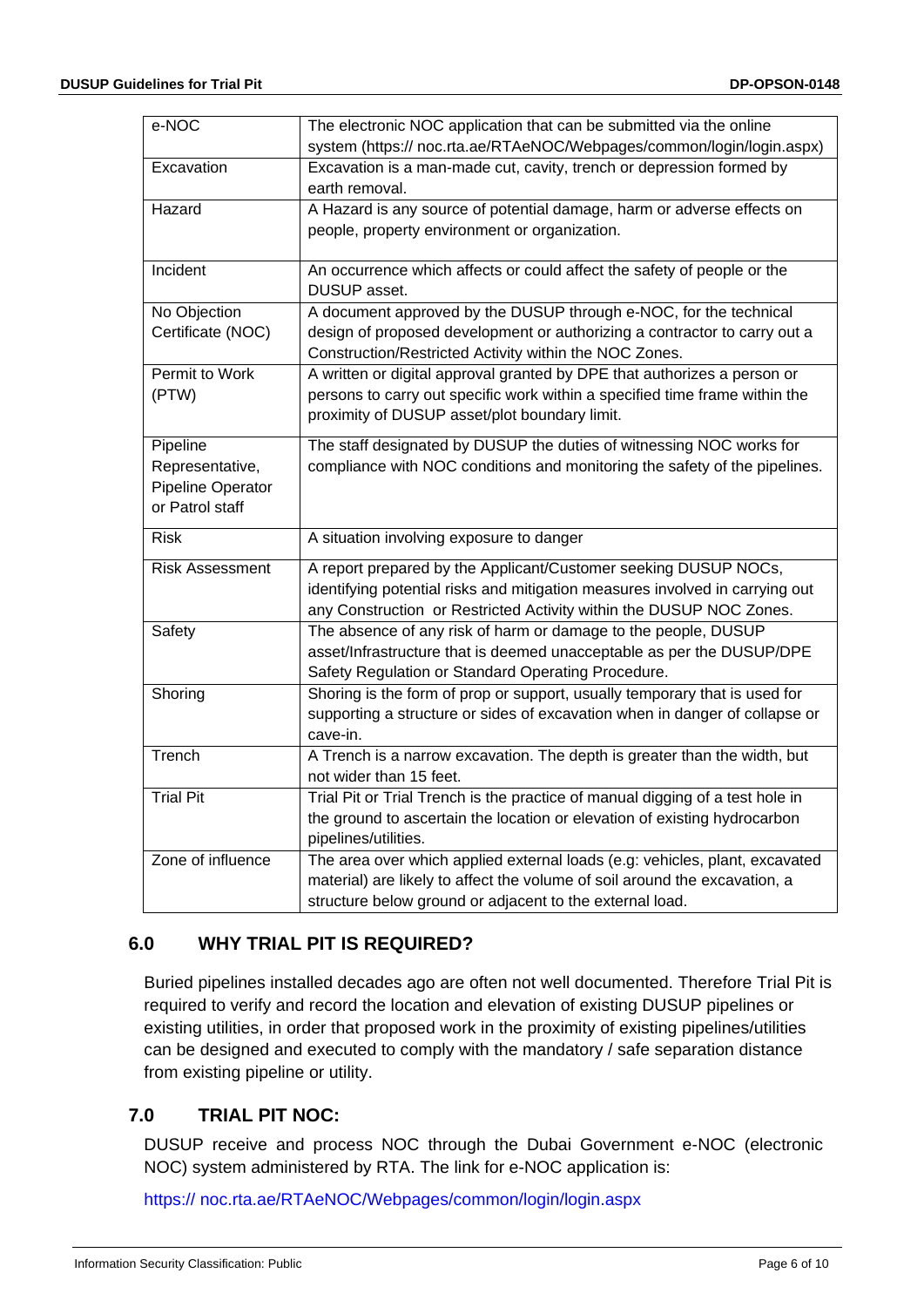DUSUP NOC is issued for hydrocarbon pipelines that are owned and operated by DUSUP, ENOC, EMDAD and Dolphin Energy.

*Note: Excavation within DUSUP/DPE Plant premises/facilities where DUSUP NOC is not applicable, refer to DPE/DUSUP procedure: DUSUP Ground Disturbance Safety - DPE-HSE-000111*

#### **7.1 When DUSUP TRIAL PIT NOC is Applicable?**

DUSUP Trial Pit NOC is applicable for Trial Pit /Trial Trench activities within the NOC Zones classified as follows:

#### **7.2 NOC Zones:**

- 7.2.1 60m either side from the centre of pipelines or DUSUP Corridor limit, whichever is highest.
- 7.2.2 10m either side of the pipeline for the pipeline(s) located within DEWA or EGA (DUBAL) plot limits.
- 7.2.3 5m either side from centre of 8" Shell pipeline (Abandoned, Positively Isolated).
- 7.2.4 Margham Field Safety Zone.
- 7.2.5 10m radius buffer for all abandoned wells (Positively Isolated).

#### **7.3 Submission Requirements:**

Trial Pit NOC submission shall include but not limited to following:

- 7.3.1 AutoCAD drawing on DLTM coordinates datum showing the proposed trial pit location.
- 7.3.2 Pdf file of drawing showing the proposed trial pit location.
- 7.3.3 A site specific excavation method statement and excavation protection design with the shop drawing prepared as per the site hazard and control measures.
- 7.3.4 A site specific risk assessment with necessary control measure to reduce the risk to as low as reasonably practicable (ALARP).
- 7.3.5 Standard Trial Pit NOC is issued up to the maximum depth of 2.0meters. The trial pit depth exceeding 2.0meters in depth shall have detail excavation and trench protection proposal with the job specific and location specific method statement, risk assessment and drawing for DUSUP review.
- 7.3.6 Standard Trial Pit NOC does not cover dewatering works. For including dewatering work in the NOC, detail dewatering submission with the job specific and location specific method statement, risk assessment and drawing must be submitted.

#### **7.4 Typical NOC Conditions:**

Following are the commonly applicable NOC conditions. Additional site specific conditions may be applicable: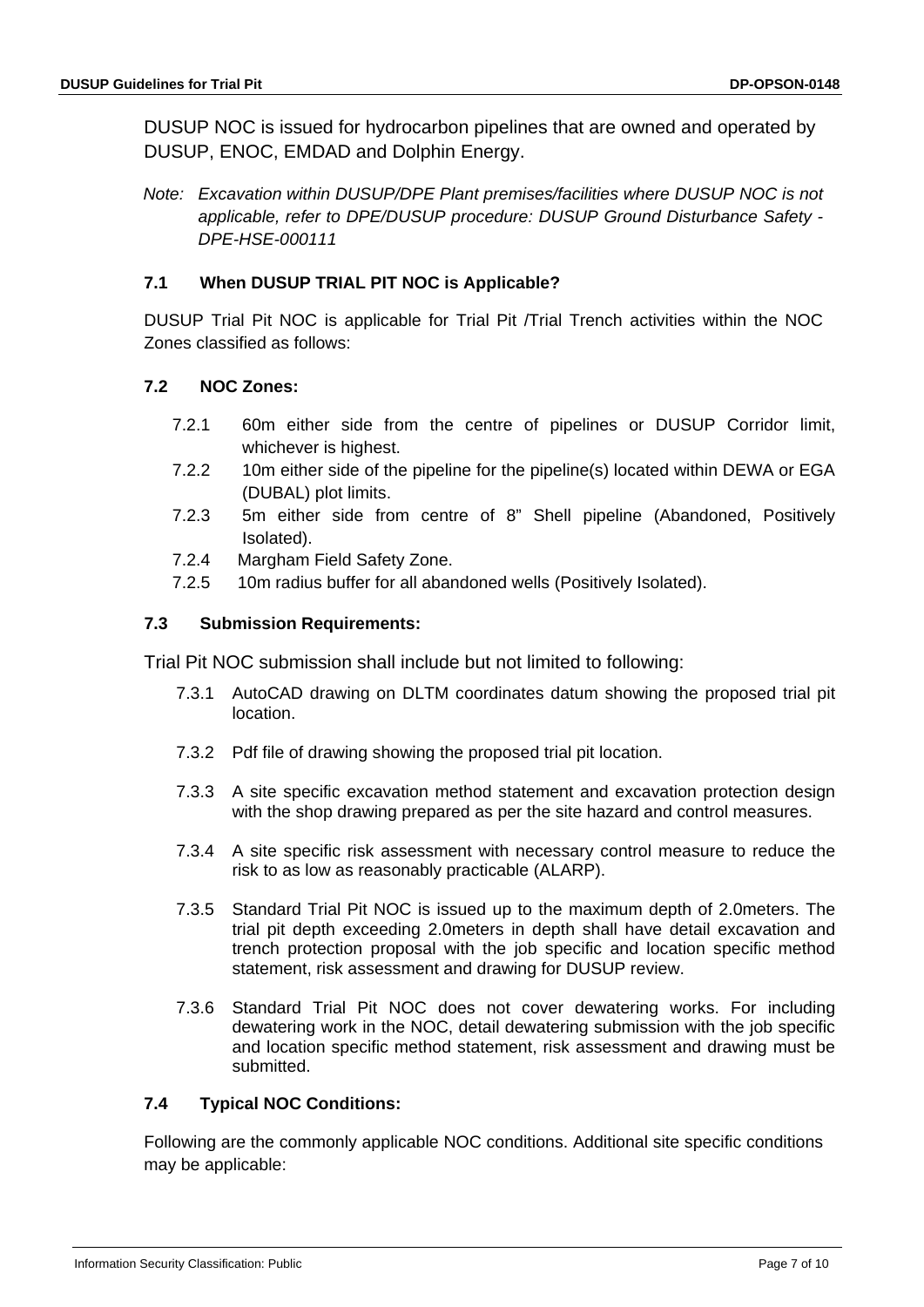- 7.4.1 Strictly comply with Dubai Municipality (DM) excavation safety requirements as per the DM Code of Construction Safety Practice.
- 7.4.2 Approximate location of the existing pipeline must be checked using a pipeline locator and marked prior to commencement of the trial pit excavation.
- 7.4.3 Gas test shall be performed by trained personal in excavation exceeding 1.2m (4'-0"). Test to be conducted before employees enter the trench and regularly thereafter.
- 7.4.4 Shoring, step cutting (benching) or sloping (battering) or Shielding (Trench Box) must be provided for the excavation deeper than 1.2 meters to eliminate the risk of cave-in or trench collapse.
- 7.4.5 For step cutting or sloping, if the soil type of excavation is not confirmed the soil must have a slope of 1 ½ horizontal to 1 vertical (34 degrees). Type of trench protection must be identified in TRA.
- 7.4.6 The trench deeper than1.2 m (4 feet) must have a safe means for workers to get in and out of the trench. (E.g. stairway, ladder, ramps). Means of egress must be fixed and secure and shall be within 7.6m (25 feet) of lateral travel. Ladders must extend a minimum of 3'.0" meter above the landing.
- 7.4.7 Plastic spades must be used while excavating within 0.50 meters of existing hydrocarbon pipeline.
- 7.4.8 Spoil and debris must be placed at least 1.2 m (4 feet) away from the edge of the excavation.
- 7.4.9 Approved barriers with deep excavation warning sign must be provided at a minimum 1.0 meter distance from the zone of influence or angle of repose line of excavation and no vehicle or storing of excavated material are permitted between the barrier and the edge of excavation.
- 7.4.10 Method of backfill and compaction shall be clearly described in method statement and shall be approved by DUSUP in advance.
- 7.4.11 Immediately after exposing the pipeline and before backfilling, the pipeline must be inspected by the DUSUP pipeline representative for condition of coating and any damage to the coating shall be repaired by DUSUP approved contractor before backfill. Condition of the pipeline on exposing and before backfill shall be recorded with photographs.
- 7.4.12 Elevation and location coordinates at the crown of the pipeline must be recorded in the presence of DUSUP representative.
- 7.4.13 A separate Construction NOC request with construction method statement including plan and cross section drawings detailing trial pit information along with a verified copy of trial pit record(s) must be submitted for DUSUP approval prior to the commencement of any construction work. Elevations and coordinates as per DM datum must be included in the drawing.
- 7.4.14 Minimum 300mm around the existing pipeline shall be backfilled with dune sand or clean sand of low chloride content (less than 0.05 percent) mixed with sufficient water and manually compacted to minimum 90% of relative density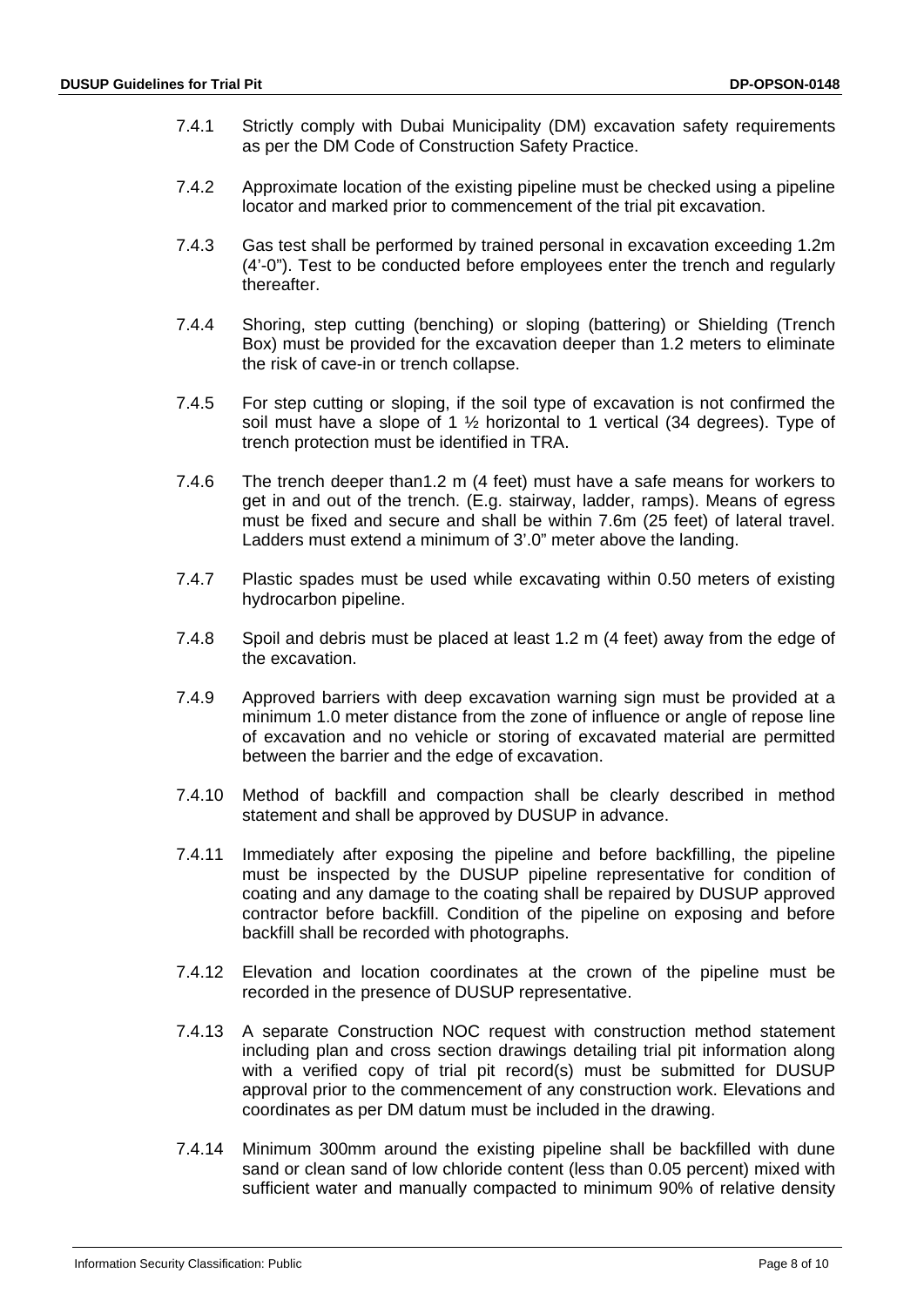for non-traffic areas. Minimum 95% of relative density of compaction must be achieved at the traffic area.

- 7.4.15 Excavated material may be reused for backfill over and above 300mm sand cover, provided back material is free of large stone (i.e., less than 3" or half the size of backfill layer whichever is less) all organic material, debris or other deleterious material. Maximum thickness of manual backfill layer shall be limited to 150mm (0'-6").
- 7.4.16 Extreme care is exercised to avoid any damage to the pipeline coating during the backfilling. If any coating damage occurs, all backfill and compaction activities shall cease until the coating damage is repaired, cured and cleared by DUSUP for backfill.
- 7.4.17 Existing pipeline berm must be restored to the original conditions.
- 7.4.18 Location of trial pit taken must be marked at surface with suitable peg / stake labeled with Trial Pit reference and corresponding e-NOC reference for the verification at the time of construction.

#### **7.5 Disclaimer Condition**

Following standard disclaimer condition shall be included in all NOC's:

- 7.5.1 Applicant shall comply with NOC conditions of DUSUP and other utility owners/services authorities such as Dubai Municipality, RTA, DEWA, ETISALAT, EITC (Du) Trakhees and UAE Armed Forces who may have services / utilities in the area that may be affected by your works.
- 7.5.2 Each utility owners / authority conditions are managing the risk of their installed assets, if there are conflict in conditions, the most stringent condition(s) shall be followed.
- 7.5.3 In case of other utilities or assets found during the trail pit where there are no approval from the concerned authority, the work has to be stopped until the respected authority approval is obtained.

#### <span id="page-8-0"></span>**8.0 TRIAL PIT SURVEY RECORD:**

DUSUP Pipeline Representative shall witness trial pit work on the existing pipeline or within 10 meters of existing pipeline and verify the trial pit survey and record it on the trial pit record form (See Attachment -1)

The verified copy of trail pit record is shared with the contractor for the design of further works.

#### <span id="page-8-1"></span>**9.0 PIPELINE WITH SAFE ROAD/UTILITY CROSSING DEPTH:**

Pipeline within the ROW may be constructed below existing utilities with the depth exceeding 4.5 meter (to the top of pipeline). If it is justified that the trial pit excavation to expose the pipeline in such case is not feasible and pipeline alignment is known, the trial pit verification may be limited**\*** to the minimum depth required as follows: